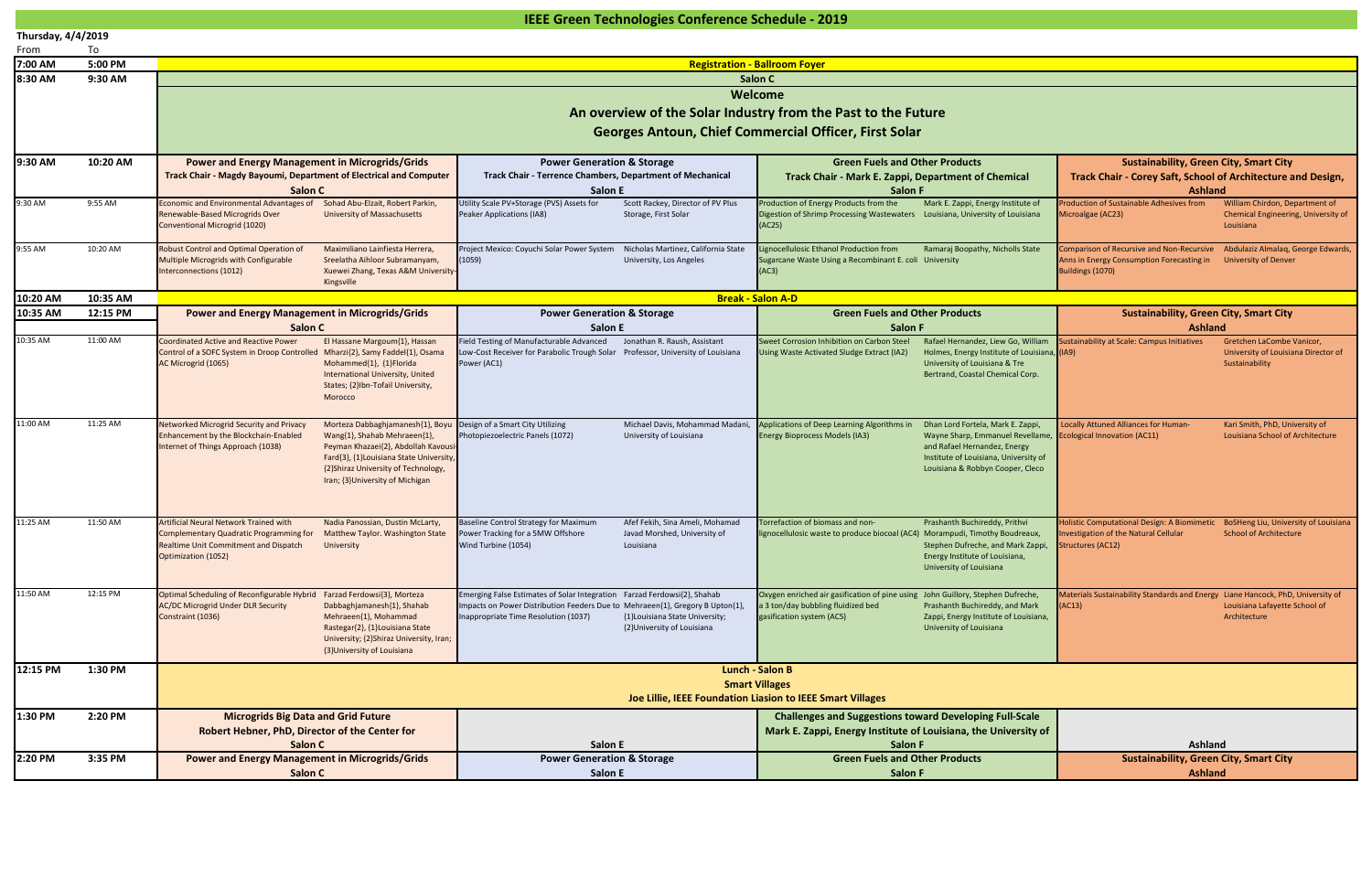| 2:20 PM | 2:45 PM | Voltage and Frequency Regulation on Isolated William Amin{1}, Oscar Montoya{1},                                                         |                                                                                                                                                                                                     | Sustainable Small-Scale Photovoltaic                                                                                                                     | Kala Meah{2}, Md. Hasan Ali{1},                                                                                                                                                                     | Volatile Acid Platform Using a Combination of Emmanuel Revellame, Dhan Lord                                                                                                  |                                                                                                                                                                                                                                            | onstructing Durability: Contemporary                                                                                                                                        | Cisco Gomes, School of Architecture,                                                        |  |
|---------|---------|-----------------------------------------------------------------------------------------------------------------------------------------|-----------------------------------------------------------------------------------------------------------------------------------------------------------------------------------------------------|----------------------------------------------------------------------------------------------------------------------------------------------------------|-----------------------------------------------------------------------------------------------------------------------------------------------------------------------------------------------------|------------------------------------------------------------------------------------------------------------------------------------------------------------------------------|--------------------------------------------------------------------------------------------------------------------------------------------------------------------------------------------------------------------------------------------|-----------------------------------------------------------------------------------------------------------------------------------------------------------------------------|---------------------------------------------------------------------------------------------|--|
|         |         | AC Three-Phase microgrids via S-DERs (1014) Victor Garrido{1}, Walter Gil{2},                                                           | Alejandro Garces{2}, {1}Universidad<br>Tecnolagica de Bolavar, Colombia;<br>{2}Universidad Tecnolagica de<br>Pereira, Colombia                                                                      | Technology for Poverty Alleviationca Case<br>Study in Bangladesh (1055)                                                                                  | {1}Local Government Engineering<br>Department, Bangladesh; {2}York<br>College of Pennsylvania                                                                                                       | Anaerobic and Aerobic Bioprocessing for<br>Microbial Lipids Production (AC6)                                                                                                 | Fortela, Rafael Hernandez, William<br>Holmes, and Mark E. Zappi, Energy<br>Institute of Louisiana, University of<br>Louisiana                                                                                                              | Inovations in Load-Bearing Masonry Wall<br>ssemblies (AC18)                                                                                                                 | University of Texas at Austin                                                               |  |
| 2:45 PM | 3:10 PM | <b>Transactive Energy Pricing in Power</b><br>Distribution Systems (1062)                                                               | Seyed Mahdi Ghamkhari, University<br>of Louisiana                                                                                                                                                   | Implementing "R" Programming for Time<br>Series Analysis and Forecasting of Electricity<br>Demand for Texas, USA (1025)                                  | Robert Ngabesong, Lifford<br>McLauchlan, Texas A&M University<br>Kingsville                                                                                                                         | Anaerobic Biotreatment of Food Processing<br><b>Wastes for Production of Biogas (IA4)</b>                                                                                    | Jonathan Trahan, Fourrier and de<br>Abreu Engineers, LLC. & Mark E.<br>Zappi, Dhan Lord Fortela, Wayne<br>Sharp, Rafael Hernandez, and Daniel<br>Gang, Energy Institute of Louisiana,<br>University of Louisiana & Robbyn<br>Cooper, Cleco | <b>nproving Building Performance: Efficiencies</b><br>n Museum and Hotel Design (IA7)                                                                                       | Lorey Flick, Flick Engineering<br>Professionals                                             |  |
| 3:10 PM | 3:35 PM | Determination of the Voltage Stability Index<br>n DC Networks with CPLs: a Gams<br>mplementation (1013)                                 | William Amin, Oscar Montoya,<br>Universidad Tecnolagica de Bola-var, (AC21)<br>Colombia                                                                                                             | Energy Portfolio Optimization of Data Centers Mahdi Ghamkhari, University of                                                                             | Louisiana                                                                                                                                                                                           | Thermal Pretreatment of Sugarcane Bagasse Anders Borg, American BioCarbon<br>Makes an Attractive Renewable Fuel:<br><b>Experience from a Small Commercial Plant</b><br>(IAS) |                                                                                                                                                                                                                                            | ustainable Building Design for US Coastal<br><b>Environments: Stainless Steel Structural</b><br>Lattice Envelope (AC19)                                                     | Robert Holton, School of<br>Architecture, Louisiana State<br><b>University</b>              |  |
| 3:35 AM | 4:00 PM |                                                                                                                                         |                                                                                                                                                                                                     |                                                                                                                                                          | <b>Break - Salon A-D</b>                                                                                                                                                                            |                                                                                                                                                                              |                                                                                                                                                                                                                                            |                                                                                                                                                                             |                                                                                             |  |
| 4:00 PM | 5:15 PM | <b>Power and Energy Management in Microgrids/Grids</b>                                                                                  |                                                                                                                                                                                                     | <b>Power Generation &amp; Storage</b><br><b>Green Fuels and Other Products</b>                                                                           |                                                                                                                                                                                                     |                                                                                                                                                                              | <b>Sustaiability, Green City, Smart City</b>                                                                                                                                                                                               |                                                                                                                                                                             |                                                                                             |  |
|         |         | Salon C                                                                                                                                 |                                                                                                                                                                                                     | Salon E                                                                                                                                                  |                                                                                                                                                                                                     | Salon F                                                                                                                                                                      |                                                                                                                                                                                                                                            | <b>Ashland</b>                                                                                                                                                              |                                                                                             |  |
| 4:00 PM | 4:25 PM | <b>Real-Time Resiliency Assessment of Control</b><br>Systems in Microgrids Using the Complexity<br><b>Metric (1035)</b>                 | Farzad Ferdowsi{2}, Masoud<br>Barati{3}, Chris S. Edrington{1},<br>{1}Center for Advanced Power<br>Systems, Florida State University;<br>{2}University of Louisiana;<br>{3}University of Pittsburgh | <b>Wave Excitation Force Prediction</b><br>Methodology Based on Autoregressive Filters Karayaka{2}, Yanjun Yan{2}, Peter<br>for Real Time Control (1005) | Md Rakib Hasan Khan{2}, Bora<br>Tay{2}, Yi-Hsiang Yu{1}, {1}National<br>Renewable Energy Laboratory;<br>{2}Western Carolina University                                                              | Breakthrough Energy Efficiency Technologies Jeff LeBlanc and Chung Chi Chou, Dr.<br>or the 21st Century Sugar Industry (IA6)                                                 | Chou Technologies, Inc.                                                                                                                                                                                                                    | Active PLAY: Designing for Movement in 21st Ashlie Latiolais, University of<br><b>Century Pocket Parks (AC20)</b>                                                           | Louisiana                                                                                   |  |
| 4:25 PM | 4:50 PM | Smart Rural Framework Using IoT Devices and Shristi Shrestha, Benjamin<br>Cloud Computing (1051)                                        | Drozdenko, Louisiana Tech University Monitoring (1069)                                                                                                                                              | Current State of Wind Turbine's Health                                                                                                                   | Majdi Chaari, Afef Fekih, Abdennour<br>Seibi, University of Louisiana                                                                                                                               | rocess and Economic Considerations for the Tracy Benson - Lamar University<br>Hydrothermal Liquefaction of Algae to Fuels<br>and Chemicals (AC7)                             |                                                                                                                                                                                                                                            | Developing Sustainable, Biomass-Based<br><b>Water Treatment Adsorbents (AC14)</b>                                                                                           | Ashley Picou-Mikolajczyk,<br>Department of Chemical Engineering,<br>University of Louisiana |  |
| 4:50 PM | 5:15 PM | Resilient Hybrid Energy System (RHES) for<br><b>Powering Cellular Base Transceiver Station</b><br>(BTS) During Natural Disasters (1039) | Md Rakib Ur Rahman, Payam<br>Niknejad, M.R. Barzegaran, Lamar<br><b>University</b>                                                                                                                  | An Adaptive Heliostat Control Strategy<br>Responding to Transient Thermal Flux<br>Using Gossip Algorithm (1021)                                          | Chengwei Lei{1}, Weisong Tian{3},<br>Fernando Herrera{1}, Guodong<br>Wang{2}, {1}California State<br>University Bakersfield;<br>{2}Massachusetts College of Liberal<br>Arts; {3} Widener University | A Review of Technologies to Convert Biogas<br>and Landfill Gas into Renewable Natural Gas<br>(AC8)                                                                           | Dr. José Ramón Laines-Canepa,<br><b>Biological Sciences Division,</b><br>Autonomous University of Juarez,<br>Tabasco, Mexico                                                                                                               | The Future of Wastes to Green Products from Mark Zappi, Rafael Hernandez,<br>Urban Areas - Envisioning Biorefineries of the Energy Institute of Louisiana,<br>Future (AC15) | University of Louisiana                                                                     |  |
| 5:15 PM | 6:30 PM |                                                                                                                                         |                                                                                                                                                                                                     |                                                                                                                                                          |                                                                                                                                                                                                     | <b>Free Time</b>                                                                                                                                                             |                                                                                                                                                                                                                                            |                                                                                                                                                                             |                                                                                             |  |
| 6:30 PM | 9:00 PM | <b>Geaux Green Fais DoDo</b>                                                                                                            |                                                                                                                                                                                                     |                                                                                                                                                          |                                                                                                                                                                                                     |                                                                                                                                                                              |                                                                                                                                                                                                                                            |                                                                                                                                                                             |                                                                                             |  |

## **Friday, 4/5/2019**

| From     | Т٥       |                                                                                                                                                                                                                                        |                                                                                                                                                                                                                                                                                                |                                                                                                                                                                                                                      |                                                                                                                                                                                                                                                                                                                                    |  |  |  |
|----------|----------|----------------------------------------------------------------------------------------------------------------------------------------------------------------------------------------------------------------------------------------|------------------------------------------------------------------------------------------------------------------------------------------------------------------------------------------------------------------------------------------------------------------------------------------------|----------------------------------------------------------------------------------------------------------------------------------------------------------------------------------------------------------------------|------------------------------------------------------------------------------------------------------------------------------------------------------------------------------------------------------------------------------------------------------------------------------------------------------------------------------------|--|--|--|
| 7:00 AM  | 9:00 AM  | <b>Registration - Portico Foyer</b>                                                                                                                                                                                                    |                                                                                                                                                                                                                                                                                                |                                                                                                                                                                                                                      |                                                                                                                                                                                                                                                                                                                                    |  |  |  |
| 8:30 AM  | 9:15 AM  | <b>Sustainable Energy and Transportation Engineering: A Global Perspective</b><br><b>Mehrdad (Mark) Ehsani, Texas A&amp;M College of Engineering</b><br><b>Salon C</b>                                                                 |                                                                                                                                                                                                                                                                                                |                                                                                                                                                                                                                      |                                                                                                                                                                                                                                                                                                                                    |  |  |  |
| 9:15 AM  | 10:05 AM | <b>Power System Operation and Control</b><br>Salon C                                                                                                                                                                                   | <b>Power Generation &amp; Storage</b><br>Salon E                                                                                                                                                                                                                                               | <b>Green Fuels and Other Products</b><br>Salon F                                                                                                                                                                     | <b>Sustainability, Green City, Smart City</b><br><b>Ashland</b>                                                                                                                                                                                                                                                                    |  |  |  |
| 9:15 AM  | 9:40 AM  | An Approach for Nodal Admittance Matrix<br>Alejandro Garcas{2}, Luis Rodriguez-<br>Real-Time Estimation on DC Microgrids (1041) Garcia{1}, {1}Universidad de La Salle,<br>Colombia; {2}Universidad<br>Tecnolagica de Pereira, Colombia | New Materials and Technology Development<br>for Lithium Ion Batteries (AC2)<br>Engineering, University of Louisiana                                                                                                                                                                            | Dr. Ling Fei, Department of Chemical Lignocellulosic Biomass from the Field to the<br>Todd French, Mississippi State<br>Plate to the Engine (AC9)<br>University                                                      | Optimal Planning of Battery-Powered Electric Hassan Hayajneh, Muath Naser Bani<br><b>Vehicle Charging Station Networks (1011)</b><br>Salim, Srikanth Bashetty, Xuewei<br>Zhang, Texas A&M University-<br>Kingsville                                                                                                                |  |  |  |
| 9:40 AM  | 10:05 AM | How reliable is distribution of relaxation time<br>Yudong Wang, University of<br>analysis for the performance of SOFC<br>Louisiana<br>electrodes? (AC24)                                                                               | Electrical Equivalent Model of Vanadium<br>Yaswanth Reddy Challapuram{2},<br>Redox Flow Battery (1018)<br>Gina Muatoz Quintero{2}, Stephen B<br>Bayne{2}, Anitha Sarah Subburaj{3}<br>Mark A Harral{1}, {1}Group NIRE;<br>{2}Texas Tech University; {3}West<br><b>Texas A&amp;M University</b> | Evaluation of a novel Nickel-Ceramic filter for Devin Peck, Prashanth Buchireddy,<br>hot gas removal of tars and particulates from John Guillory and Mark Zappi,<br>biomass syngas (AC10)<br>University of Louisiana | Development of a Green, Fully Sustainable<br>Wayne Sharp. Mark E. Zappi,<br>Water, Air, and Waste Management System<br><b>Emmanuel Revellame, Dhan Lord</b><br>for a Human Camp on Mars (AC16)<br>Fortela, Rafael Hernandez, Andrei<br>Chistoserdov, William Holmes, Daniel<br>Gang, and Sheila Holmes, University<br>of Louisiana |  |  |  |
| 10:05 AM | 10:35 AM | <b>Break - Salon A-D</b>                                                                                                                                                                                                               |                                                                                                                                                                                                                                                                                                |                                                                                                                                                                                                                      |                                                                                                                                                                                                                                                                                                                                    |  |  |  |
| 10:35 AM | 12:15 PM | <b>Power System Operation and Control</b><br>Salon C                                                                                                                                                                                   | <b>Power Generation &amp; Storage</b><br>Salon E                                                                                                                                                                                                                                               | <b>Green Computing and Communications</b><br>Salon F                                                                                                                                                                 | <b>Sustainability, Green City, Smart City</b><br><b>Ashland</b>                                                                                                                                                                                                                                                                    |  |  |  |